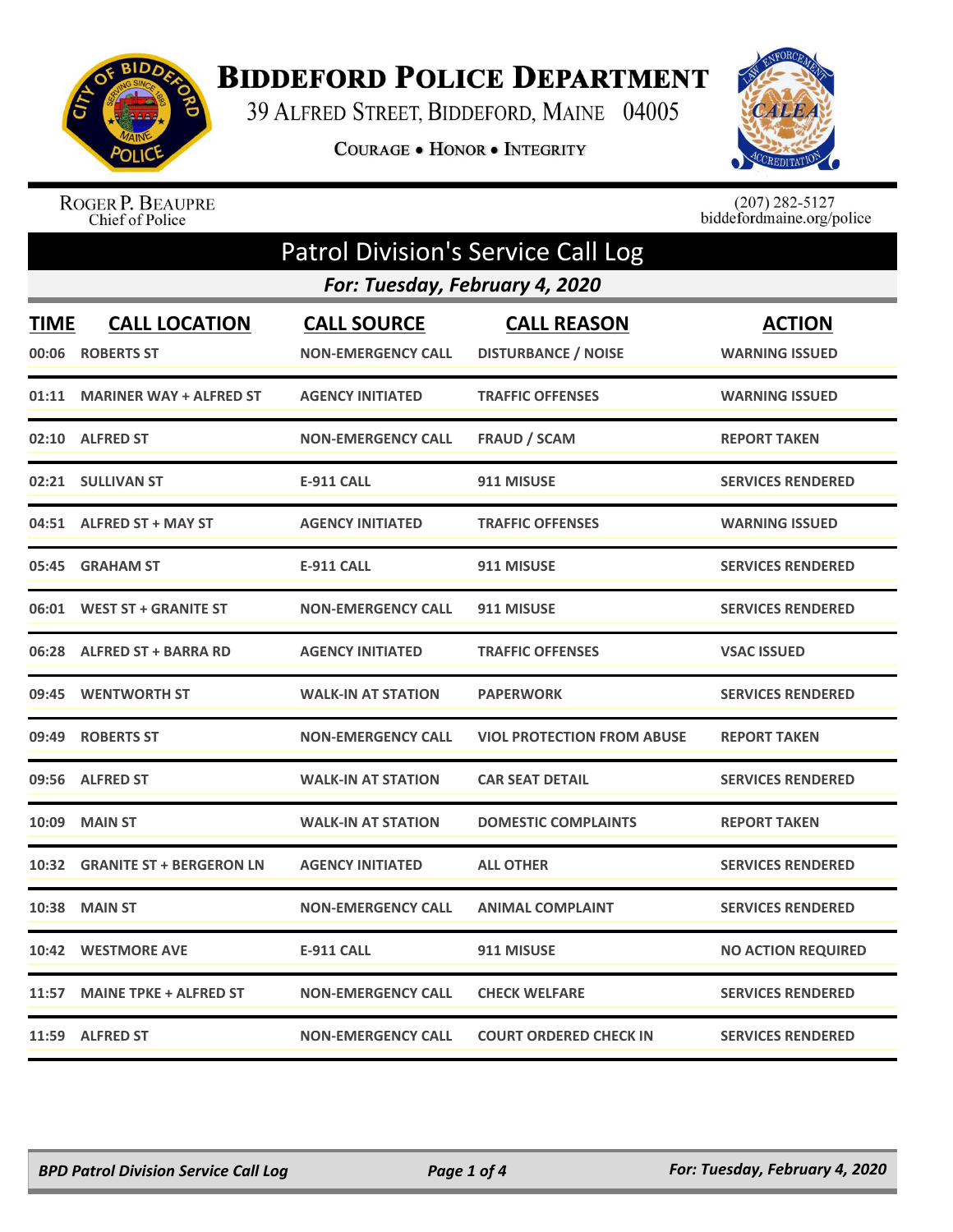| <b>TIME</b> | <b>CALL LOCATION</b>                                        | <b>CALL SOURCE</b>                                             | <b>CALL REASON</b>                                                 | <b>ACTION</b>                |
|-------------|-------------------------------------------------------------|----------------------------------------------------------------|--------------------------------------------------------------------|------------------------------|
| 12:07       | <b>BOULDER WAY</b>                                          | <b>NON-EMERGENCY CALL</b>                                      | <b>SHOPLIFTING</b>                                                 | <b>CITATION ISSUED</b>       |
|             |                                                             |                                                                | OFFENDER: HEATHER CAMPBELL LESSARD  AGE: 40  RESIDENT OF: SACO, ME |                              |
|             |                                                             | CHARGE: THEFT BY UNAUTHORIZED TAKING OR TRANSFER - SHOPLIFTING |                                                                    |                              |
|             | 12:39 ALFRED ST                                             | <b>WALK-IN AT STATION</b>                                      | <b>ASSAULT</b>                                                     | <b>REPORT TAKEN</b>          |
|             | 12:45 ALFRED ST                                             | <b>RADIO</b>                                                   | <b>ASSIST PD AGENCY</b>                                            | <b>REPORT TAKEN</b>          |
|             | <b>12:59 YORK ST</b>                                        | <b>AGENCY INITIATED</b>                                        | <b>PAPERWORK</b>                                                   | <b>PAPERWORK SERVED</b>      |
|             | 13:05 MAPLEWOOD AVE                                         | <b>AGENCY INITIATED</b>                                        | <b>DRUG</b>                                                        | <b>ARREST(S) MADE</b>        |
|             | OFFENDER: JUVENILE - N  AGE: 16  RESIDENT OF: BIDDEFORD, ME |                                                                |                                                                    |                              |
|             | CHARGE: SALE/USE OF DRUG PARAPHERNALIA                      |                                                                |                                                                    |                              |
|             | 13:14 POOL ST                                               | <b>E-911 CALL</b>                                              | 911 MISUSE                                                         | <b>WARNING ISSUED</b>        |
|             | 13:17 OAK ST                                                | <b>NON-EMERGENCY CALL</b>                                      | <b>CRIMINAL MISCHIEF</b>                                           | <b>REPORT TAKEN</b>          |
|             | 13:33 WEST ST                                               | <b>E-911 CALL</b>                                              | 911 MISUSE                                                         | <b>NO ACTION REQUIRED</b>    |
|             | 13:58 SUMMER ST                                             | <b>NON-EMERGENCY CALL</b>                                      | <b>DISTURBANCE / NOISE</b>                                         | <b>SERVICES RENDERED</b>     |
|             | 14:05 GRAHAM ST                                             | <b>AGENCY INITIATED</b>                                        | <b>SEX OFFENDER COMPLIANCE CHEC</b>                                | <b>NO VIOLATION</b>          |
|             | 14:17 MAPLEWOOD AVE                                         | <b>AGENCY INITIATED</b>                                        | <b>ASSAULT</b>                                                     | <b>REPORT TAKEN</b>          |
| 14:17       | <b>ELM ST</b>                                               | <b>AGENCY INITIATED</b>                                        | <b>SEX OFFENDER COMPLIANCE CHEC</b>                                | <b>NO VIOLATION</b>          |
|             | 14:35 POOL ST                                               | <b>E-911 CALL</b>                                              | 911 MISUSE                                                         | <b>SERVICES RENDERED</b>     |
|             | 14:38 SHOPS WAY                                             | <b>NON-EMERGENCY CALL</b>                                      | <b>FRAUD (INSUFFICIENT FUNDS)</b>                                  | <b>REPORT TAKEN</b>          |
|             | 14:40 ALFRED ST                                             | <b>NON-EMERGENCY CALL</b>                                      | <b>ALL OTHER</b>                                                   | <b>REFERRED OTHER AGENCY</b> |
|             | 15:18 ALFRED ST                                             | <b>NON-EMERGENCY CALL</b>                                      | 911 MISUSE                                                         | <b>NEGATIVE CONTACT</b>      |
|             | 15:22 WESTERN AVE                                           | <b>NON-EMERGENCY CALL</b>                                      | <b>SUSPICION</b>                                                   | <b>SERVICES RENDERED</b>     |
|             | 15:34 ALFRED ST                                             | <b>WALK-IN AT STATION</b>                                      | <b>PAPERWORK</b>                                                   | <b>SERVICES RENDERED</b>     |
|             | 15:37 ALFRED ST + PRECOURT ST                               | <b>NON-EMERGENCY CALL</b>                                      | <b>DEBRIS IN THE ROADWAY</b>                                       | <b>SERVICES RENDERED</b>     |
|             | 15:44 ALFRED ST                                             | <b>AGENCY INITIATED</b>                                        | <b>ALL OTHER</b>                                                   | <b>SERVICES RENDERED</b>     |
|             | 15:52 HIGHLAND ST                                           | <b>NON-EMERGENCY CALL</b>                                      | <b>CRIMINAL MISCHIEF</b>                                           | <b>REPORT TAKEN</b>          |
|             | 15:57 PEARL ST                                              | <b>NON-EMERGENCY CALL</b>                                      | <b>SUSPICION</b>                                                   | <b>SERVICES RENDERED</b>     |
|             | 16:14 BACON ST                                              | E-911 CALL                                                     | 911 MISUSE                                                         | <b>SERVICES RENDERED</b>     |

*BPD Patrol Division Service Call Log Page 2 of 4 For: Tuesday, February 4, 2020*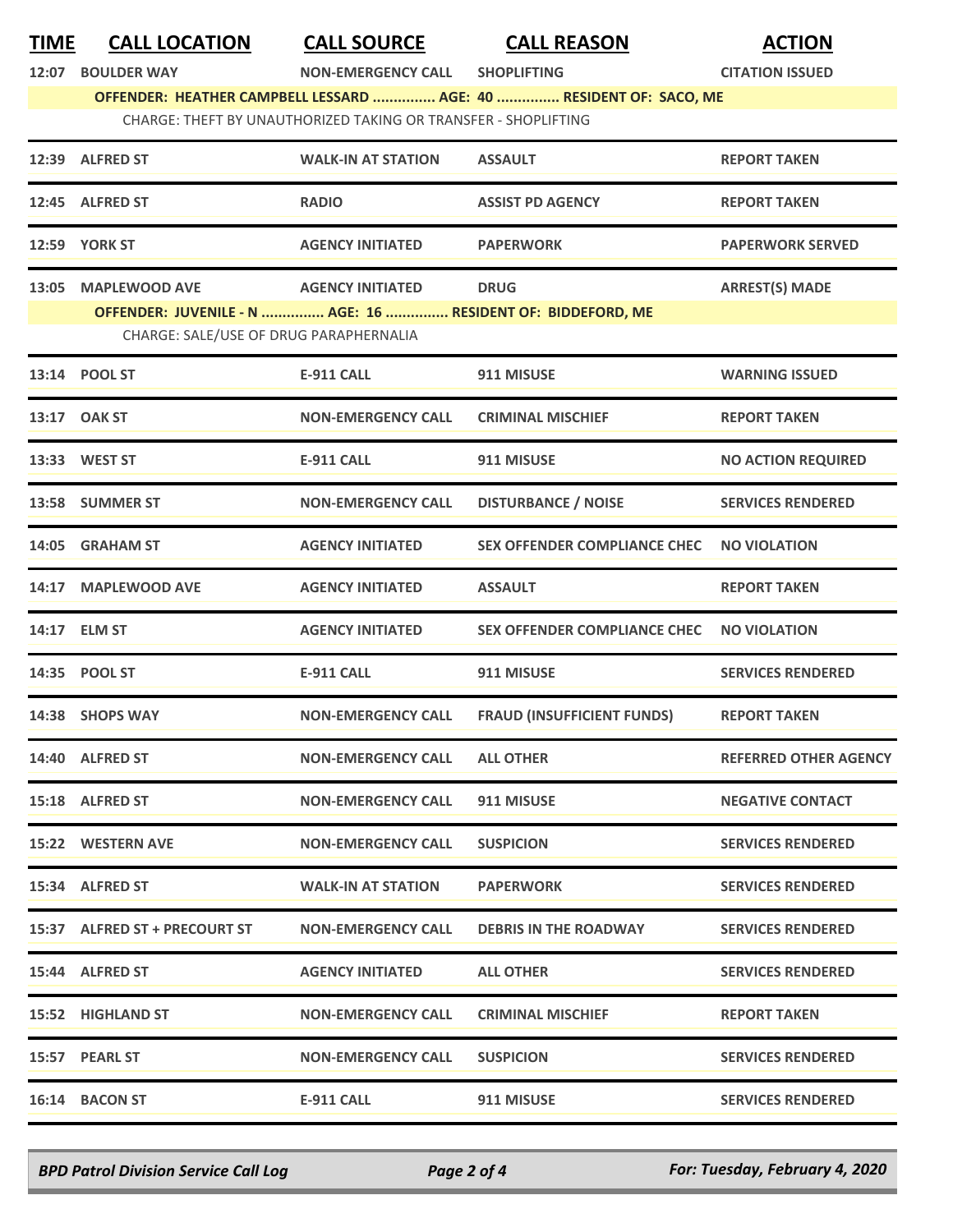| <u>TIME</u> | <b>CALL LOCATION</b>                                                 | <b>CALL SOURCE</b>                                             | <b>CALL REASON</b>                                                                         | <b>ACTION</b>             |
|-------------|----------------------------------------------------------------------|----------------------------------------------------------------|--------------------------------------------------------------------------------------------|---------------------------|
|             | 16:15 ALFRED ST                                                      | <b>NON-EMERGENCY CALL</b>                                      | <b>FRAUD</b>                                                                               | <b>SERVICES RENDERED</b>  |
|             | 16:52 ALFRED ST                                                      | <b>WALK-IN AT STATION</b>                                      | <b>PAPERWORK</b><br>OFFENDER: JEFFREY WAYNE HITCHCOCK  AGE: 36  RESIDENT OF: BIDDEFORD, ME | <b>CITATION ISSUED</b>    |
|             |                                                                      | CHARGE: OPERATING AFTER HABITUAL OFFENDER REVOCATION-PRIOR     |                                                                                            |                           |
|             | 16:58 FREEMAN ST + BUCKLEYS CT                                       | <b>NON-EMERGENCY CALL</b>                                      | <b>PARKING COMPLAINT</b>                                                                   | <b>GONE ON ARRIVAL</b>    |
|             | 17:08 ALFRED ST                                                      | <b>WALK-IN AT STATION</b>                                      | <b>PAPERWORK</b>                                                                           | <b>SERVICES RENDERED</b>  |
|             | 17:12 GRANITE ST                                                     | <b>NON-EMERGENCY CALL</b>                                      | <b>ANIMAL COMPLAINT</b>                                                                    | <b>SERVICES RENDERED</b>  |
|             | 18:03 ALFRED ST + ANDREWS RD                                         | <b>AGENCY INITIATED</b>                                        | <b>TRAFFIC OFFENSES</b>                                                                    | <b>WARNING ISSUED</b>     |
| 18:03       | <b>DECARY RD</b>                                                     | <b>AGENCY INITIATED</b>                                        | <b>PRISONER PROCESS</b><br>OFFENDER: JACOB RYAN RICH  AGE: 25  RESIDENT OF: PORTLAND, ME   | <b>ARREST(S) MADE</b>     |
|             | <b>CHARGE: CRIMINAL TRESPASS</b>                                     | CHARGE: THEFT BY UNAUTHORIZED TAKING OR TRANSFER - SHOPLIFTING |                                                                                            |                           |
|             | <b>CHARGE: VIOLATING CONDITION OF RELEASE</b>                        |                                                                |                                                                                            |                           |
|             | 18:09 SOUTH ST                                                       | <b>E-911 CALL</b>                                              | <b>BURGLARY</b>                                                                            | <b>REPORT TAKEN</b>       |
|             | 18:24 ALFRED ST + MEDICAL CENTER D AGENCY INITIATED TRAFFIC OFFENSES |                                                                | OFFENDER: JASON GARRET RICHARD  AGE: 35  RESIDENT OF: BIDDEFORD, ME                        | <b>CITATION ISSUED</b>    |
|             | <b>CHARGE: FAILURE TO REGISTER VEHICLE</b>                           |                                                                |                                                                                            |                           |
| 18:28       | <b>GRAHAM ST</b>                                                     | <b>NON-EMERGENCY CALL</b>                                      | <b>FIGHTS</b>                                                                              | <b>WARNING ISSUED</b>     |
|             | 18:54 ALFRED ST + DENTAL AVE                                         | <b>AGENCY INITIATED</b>                                        | <b>TRAFFIC OFFENSES</b>                                                                    | <b>WARNING ISSUED</b>     |
|             | 18:55 ALFRED ST                                                      | <b>WALK-IN AT STATION</b>                                      | <b>ALL OTHER</b>                                                                           | <b>SERVICES RENDERED</b>  |
|             | 19:28 PEARL ST                                                       | <b>E-911 CALL</b>                                              | 911 MISUSE                                                                                 | <b>NO ACTION REQUIRED</b> |
|             | 19:29 PEARL ST                                                       | <b>E-911 CALL</b>                                              | 911 MISUSE                                                                                 | <b>NO ACTION REQUIRED</b> |
|             | 19:45 ALFRED ST + MARINER WAY                                        | <b>NON-EMERGENCY CALL</b>                                      | <b>DISABLED VEHICLE</b>                                                                    | <b>SERVICES RENDERED</b>  |
|             | 20:58 GRAHAM ST                                                      | <b>AGENCY INITIATED</b>                                        | <b>TRAFFIC OFFENSES</b>                                                                    | <b>VSAC ISSUED</b>        |
|             | 20:59 ALFRED ST                                                      | <b>WALK-IN AT STATION</b>                                      | <b>COURT ORDERED CHECK IN</b>                                                              | <b>SERVICES RENDERED</b>  |
|             | 21:17 SUMMER ST                                                      | <b>NON-EMERGENCY CALL</b>                                      | <b>DISTURBANCE / NOISE</b>                                                                 | <b>SERVICES RENDERED</b>  |
|             | 21:32 ELM ST + AMHERST ST                                            | <b>AGENCY INITIATED</b>                                        | <b>TRAFFIC OFFENSES</b>                                                                    | <b>WARNING ISSUED</b>     |
|             | 22:09 GREEN ST                                                       | <b>NON-EMERGENCY CALL</b>                                      | <b>SUSPICION</b>                                                                           | <b>SERVICES RENDERED</b>  |
|             | 23:00 ELM ST                                                         | <b>AGENCY INITIATED</b>                                        | <b>TRAFFIC OFFENSES</b>                                                                    | <b>WARNING ISSUED</b>     |

*BPD Patrol Division Service Call Log Page 3 of 4 For: Tuesday, February 4, 2020*